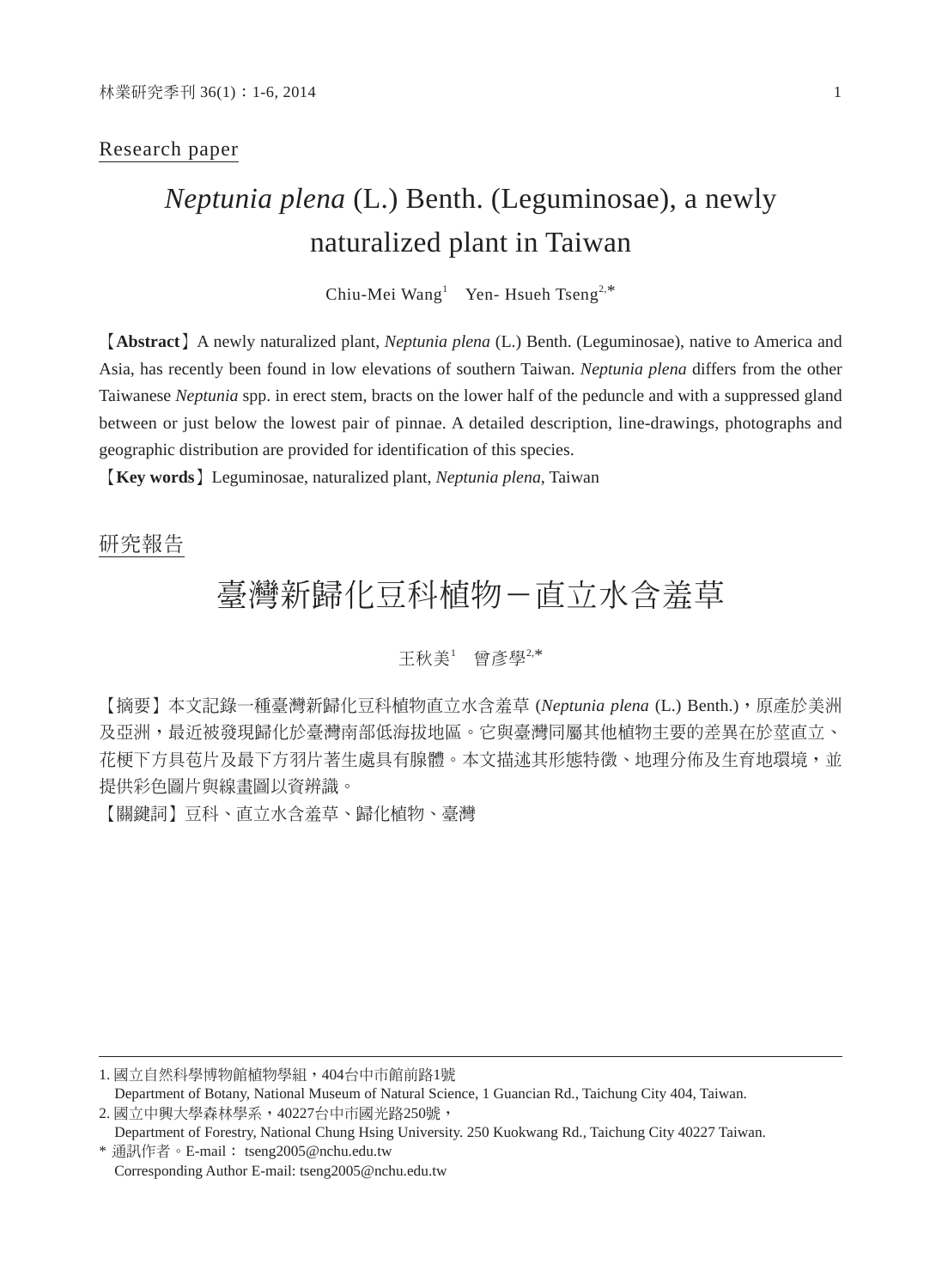#### INTRODUCTION

The genus *Neptunia* (Mimoseae, Leguminosae) consists of 11 species, distributed in tropical and warm temperate regions of the world, usually occurring in open areas (Windler, 1966; McVaugh, 1987). Non species of *Neptunia*  is previously recorded in the second edition of Flora of Taiwan (Huang & Ohashi, 1993). *N. gracilis* Benth. has naturalized to Hengchun Peninsula, southern Taiwan (Huang *et al*., 1996; Boufford *et al*., 2003 and Wang *et al*., 2011). This documented the first confirmed report of both the naturalized genus and species in Taiwan. Another aquatic legume introduced for vegetable, *N. oleracea* Lour. inhabits at warm, slow-moving, and frequently stagnant waters in tropical Asia, Africa, and Central and South America (Windler, 1966), which was misidentified as *N. plena* by Ying (1993). Recently, *N. pubescens* Benth. has naturalized to seasonal wetlands at lakesides and coastal grasslands in southern Taiwan (Jung and Kao, 2013). In our botanical exploration in southern Taiwan, we found *N. plena* (L.) Benth. as a weed distributed in low elevations of southern Taiwan. *N. oleracea* characterized by floating habit, spike is obovoid in bud, lack of a gland on the petiole, and legume with 4-8 seeds. In outline, *N. plena* is similar to the other *Neptunia* species found in Taiwan, but differs in habit, presence of bracts on the peduncle and gland on leaves. Stems of *N. plena* are erect or ascending while those of Taiwanese *Neptunia* spp. are prostrate. The new naturalized species has bracts on the lower half of the peduncle, and with a suppressed gland located between or just below the lowest pair of pinnae while those are absent in the others.

### TAXONOMIC TREATMENT

*Neptunia plena* (L.) Benth., J. Bot. Hook. 4: 355.

## 1842.

*Mimosa plena* L., Sp. Pl. 519, 1753.

直立水含羞草 Fig. 1-3

Herbs, perennial, terrestrial. Stems erect or ascending, branched. Tap-root thick, becoming woody. Stems to 2m tall, terete, glabrous or forming a spongy indumenta when in water. Stipules persistent, 4-12 mm long, 3-6.5 mm broad, lanceolate, with the base obliquely cordate, glabrous, with the margins entire. Leaves bipinnate with 2-4(-5) pairs of pinnae; petioles 1-4 cm long, angled, glabrous, with a gland just below the lowest pair of pinnae; stipels none; rachis angled, glabrous, glandless, prolonged into a linear leaflike projection 1.5-5.5 mm long, the projection glabrous; pinnae rachis distinctly winged, extended beyond the attachment of the terminal pair of leaflets, sparsely ciliate on the margins, the cilia occasionally absent; leaflets 9 -36 pairs per pinna, 4-14(-18) mm long, 1-3 mm broad, oblong, obtuse to broadly acute, occasionally mucronulate, asymmetrical, glabrous or sparsely ciliate on the margins, the surface appearing minutely punctuate, the venation consisting of 1 main vein with the lateral veins obscure. Inflorescence a spike, nodding, 1-1.8 cm long, pedunculate, borne solitary in the axils of the leaves, axillary. Spikes obovoid in bud. Peduncles 3~10 cm long, glabrous, with 2 bracts in the lower half, bracts 5-12 mm long. Flowers 20-40 per spike, sessile, each subtended by a single bract 1-2.7 mm long. Lower flowers sterile, sessile; calyx campanulate, 0.6 mm long, 5-lobed, yellow, broadly acute; petals 5, regular, free, yellow, 1.1 mm long, triangular, apex acute,; stamens 10, sterile, petallike, yellow, 6-7 mm long, 0.8 mm broad, yellow; gynoecium absent. Upper flowers perfect, sessile, each subtended by a campanulate, green calyx, 1.2 mm long, 5-lobed, lobes broadly acute, marginally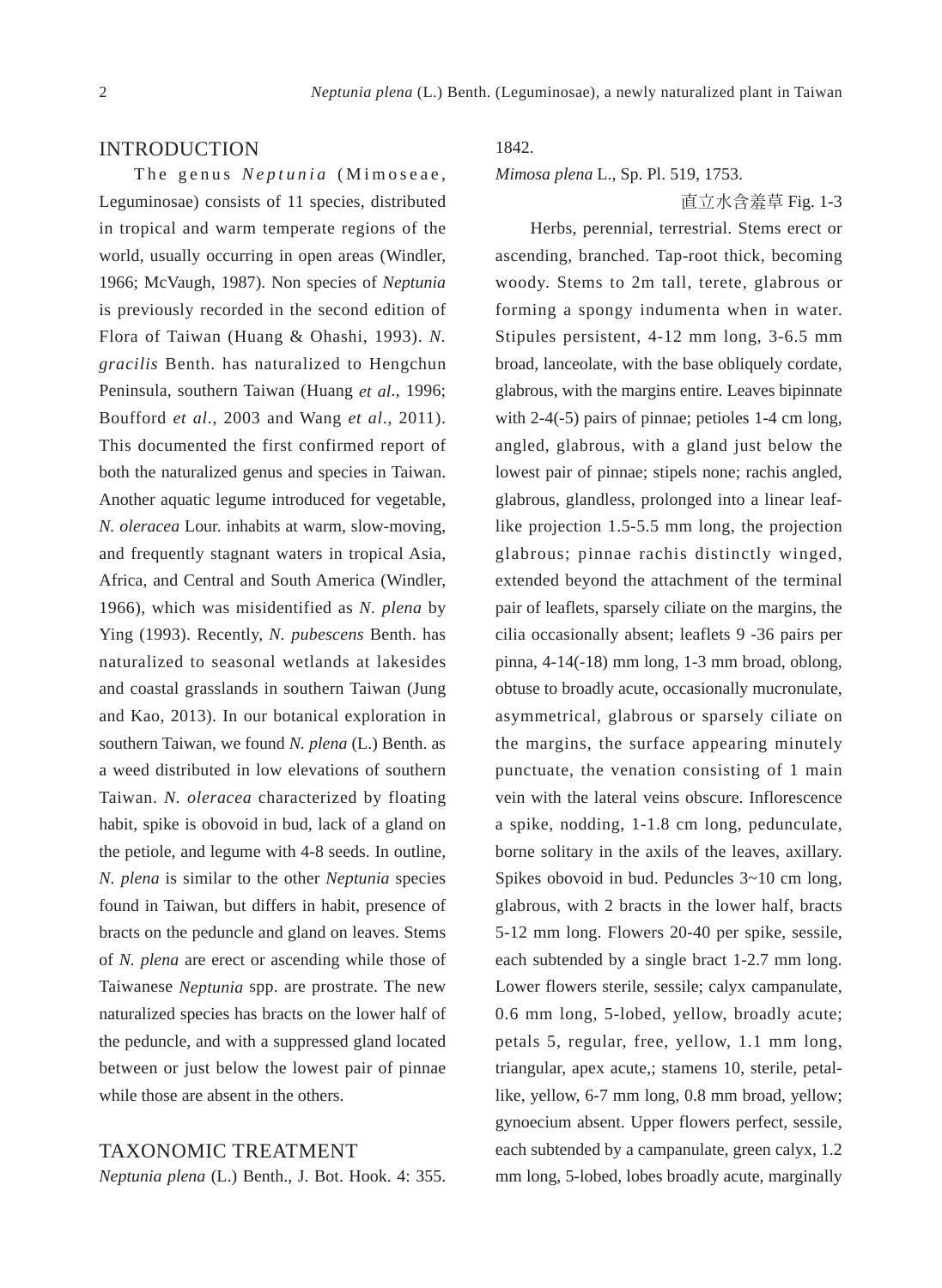

Fig. 1. *Neptunia plena* (L.) Benth. A. habit; B. gland on leaf; C. sessile flower; D. perfect flower; E. pistil; F. stamen; G. anther; H. legume; I. seeds.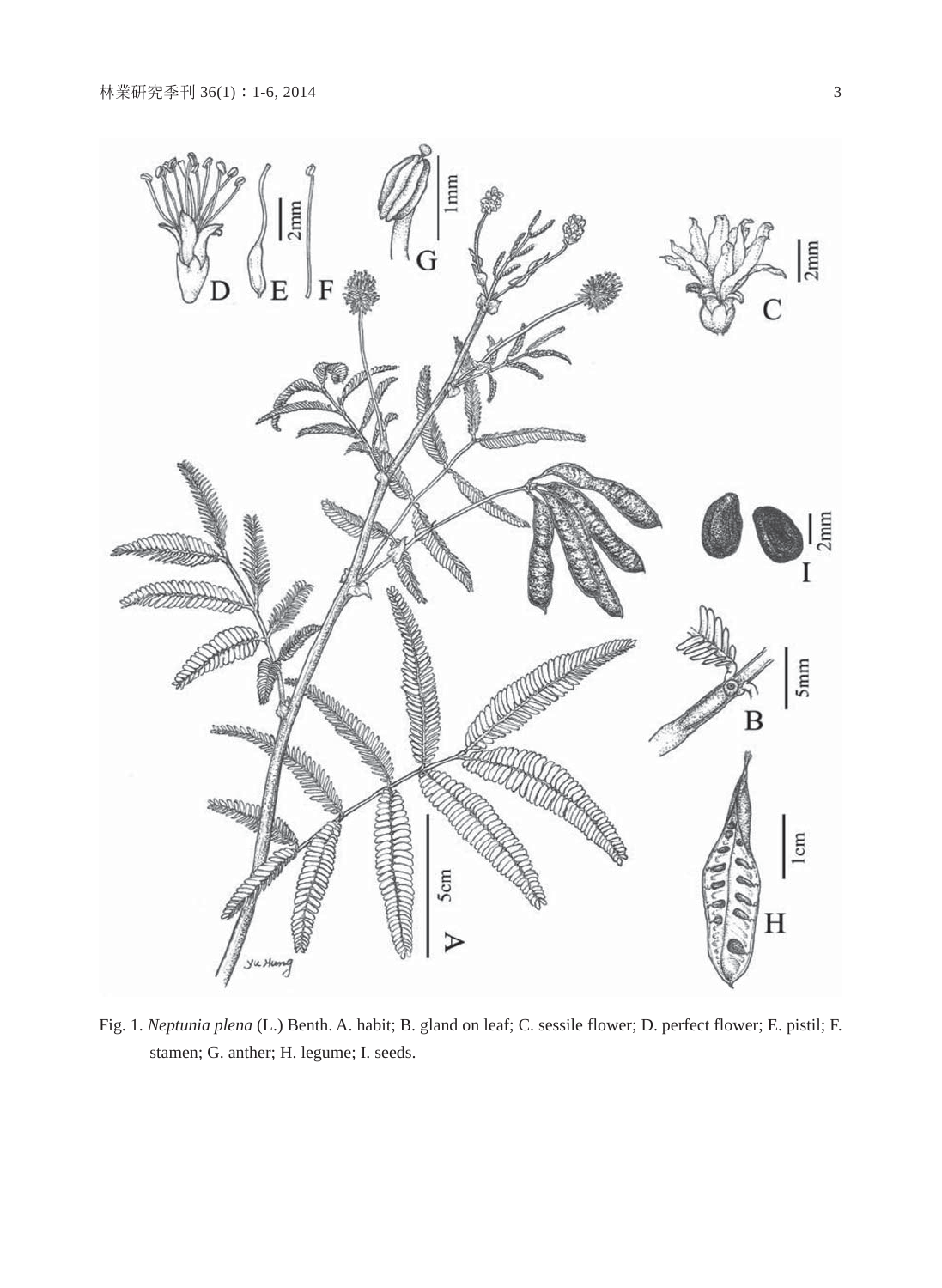

Fig. 2. *Neptunia plena* (L.) Benth. A. habitat; B. leaf; C. bracts on the lower half of the peduncle; D. flowers; E. legumes.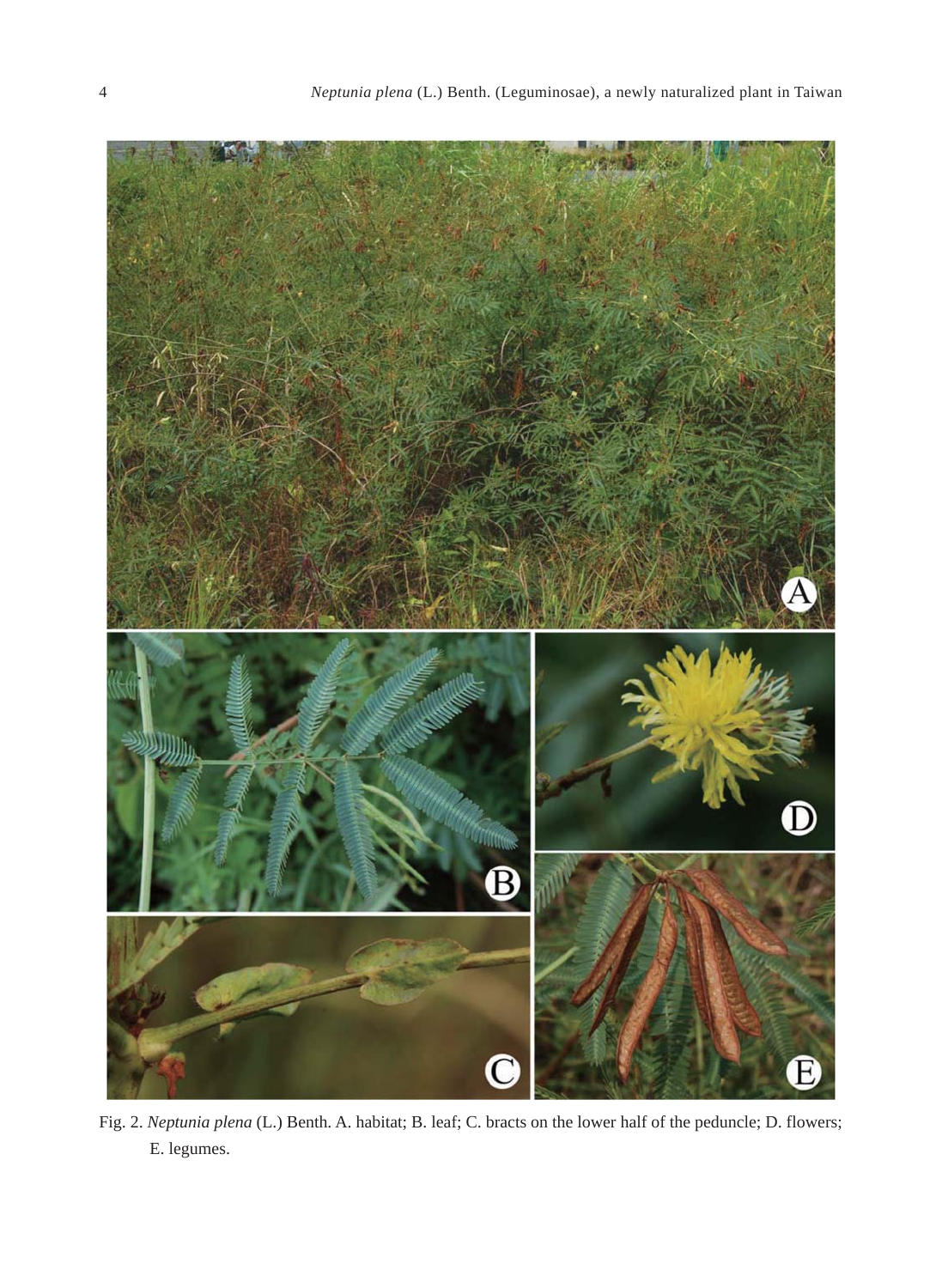

Fig. 3. Distribution of *Neptunia plena* (L.) Benth. in Taiwan.

entire; petals 5, regular, free, yellow, 2.2 mm long; stamens 10, free, 5-7 mm long, with the filaments slender, flattened, yellow-white, anthers exserted, bilocular, yellow to brown, ca. 0.7 mm long, bearing a terminal tip; pistil 5-7 mm long; ovary ca. 2 mm long, glabrous, stipitate; style slender, elongate; stigma truncate, concave. Legume oblong, flat, membranous-coriaceous, glabrous, marginally dehiscent, 1.5-5 cm long, 0.7-0.8 cm broad, tapering or rounded to the stipe. Seeds 8-20 per legume, brown, ovoid, compressed, 3.5 mm long. 2.2mm broad.

*N. plena* is characterized by spikes which are obovoid in bud, cordate bracts on the lower half of the peduncle, a legume with 8-20 seeds, and the presence of an appressed gland on the petiole between or just below the lowest pair of pinnae.

Distribution: *Neptunia plena* usually occurs in coastal regions of southern North America, central

America, northern South America, and tropical Asia (Windler, 1966). In China, it is planted or occasionally escaped in wet places (Chen, 1988; Wu & Nielsen, 2010). In Kaohsiung City, wild population of this erect plant was occurred at roadsides, drier grasslands and abandoned land.

Specimens examined: Kaohsiung City: Xiaogang Dist.: Kongzhai Village, *C. M. Wang 15111,15125* (TNM).

#### ACKNOWLEDGEMENTS

We thank Ms. Shang-Yu Hung for the excellent line drawing. Thanks are also given to the curators of HAST, TNM, and TAIF for allowing examination of specimens and their kind help.

#### LITERTURE CITED

Boufford, D. E., H. Ohashi, T. C. Huang, C. F.